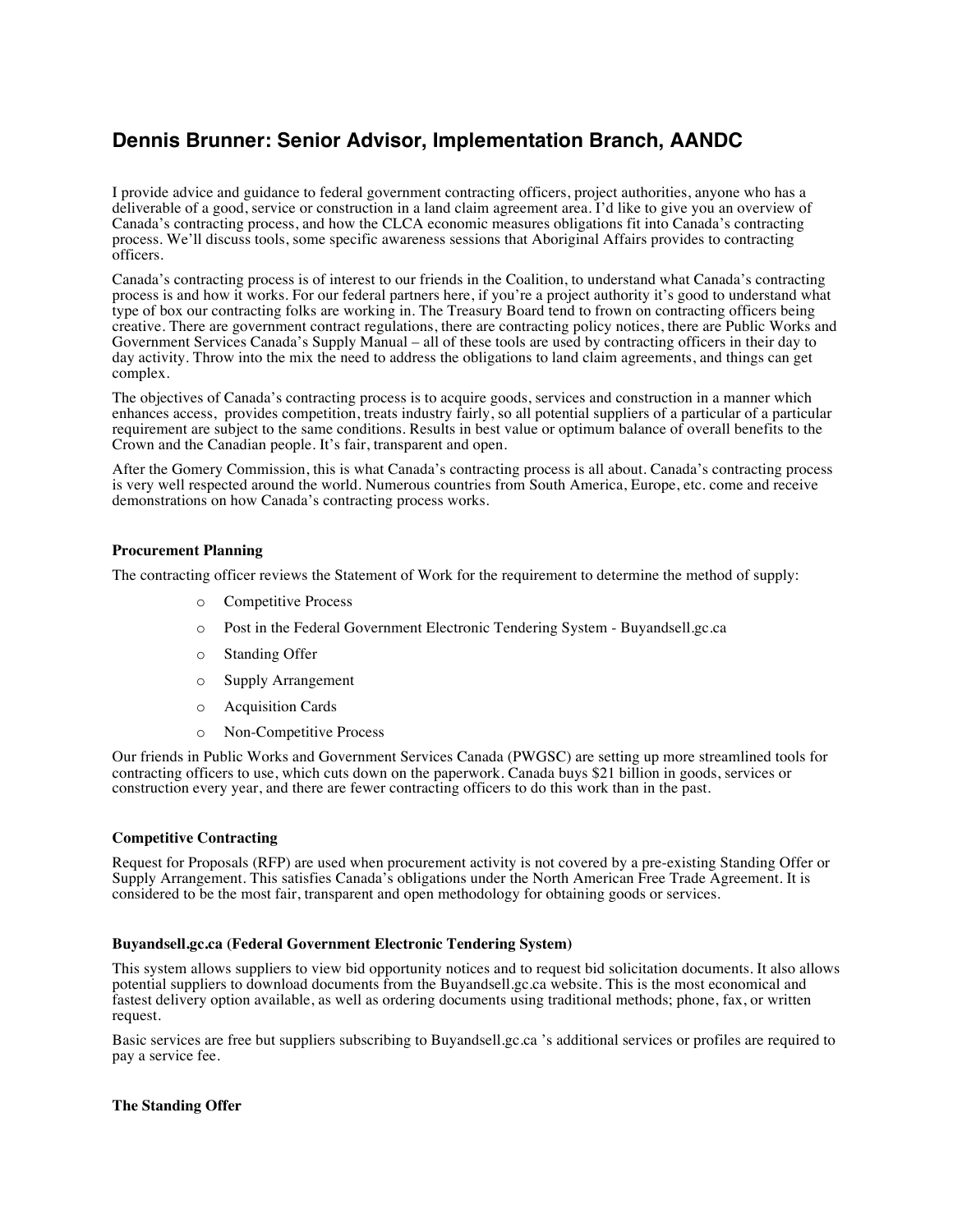"A *standing offer agreement* is a price agreement between the Government and a supplier, wherein the supplier agrees to provide, on demand, specified goods or services under specified conditions during a set period at a defined price or discount structure."

PWGSC has put in place a number of standing offers and supply arrangements that must be used before any new procurement is considered.

Mandatories:

- The use of standing offers and supply arrangements for the commodity groups listed below is mandatory:
	- o N84: Clothing, Individual Equipment and Insignia
	- o N58: Communication, Detection, and Coherent Radiation Equipment
	- o N91: Fuels, Lubricants, Oils and Waxes
	- o N71: Furniture
	- o N70: General Purpose Automatic Data Processing Equipment (Including Firmware), Software, Supplies and Support Equipment
	- o N23: Ground Effect Vehicles, Motor Vehicles, Trailers and Cycles
	- o D3: Information Processing and Related Telecommunication Services
	- o N74: Office Machines, Text Processing Systems and Visible Record Equipment
	- o N75: Office Supplies and Devices
	- o R: Professional, Administrative and Management Support Services

Some standing offers include a line in them that says "If your deliverable is into a land claim agreement area, you cannot use this standing offer." So in your project management process you have to go back to the basics and look at whether you're standing offer and whether that mandatory can be used.

### **Supply Arrangements**

These are similar to Standing Offers, meet a recurring need.

- Used mainly for services.
- Uses a competitive process to determine a list of pre-qualified suppliers.
- Includes a predetermined set of terms and conditions but allows for some negotiation.
- Mini competition seeks bids on specific requirements.
- Posted on Buyandsell.gc.ca, refreshed at least annually.

#### **Non Competitive – Sole Sourcing**

- Treasury Board Contracting Policy Notice 2007-04 Non-Competitive Contracting
- The requirement MUST fall under one of the following 4 exceptions:
	- 1. The requirement is in response to an emergency (i.e. fire, flood, earthquake)
	- 2. It is not in the public interest to solicit bids (e.g.. there are national security implications)
	- 3. Only one supplier can do the work (holds patent, trademark or intellectual property essential for the work to be done)
	- 4. The requirement is less than \$25K

#### **Procurement Under \$25K**

A purchase for less than \$25K is not reason enough to ignore the competitive process. Treasury Board contracting policy notice states: "contracting authorities are expected to call for bids whenever it is cost effective to do so."

• For Service Contracts evidence is required that Canada is spending tax payer money wisely.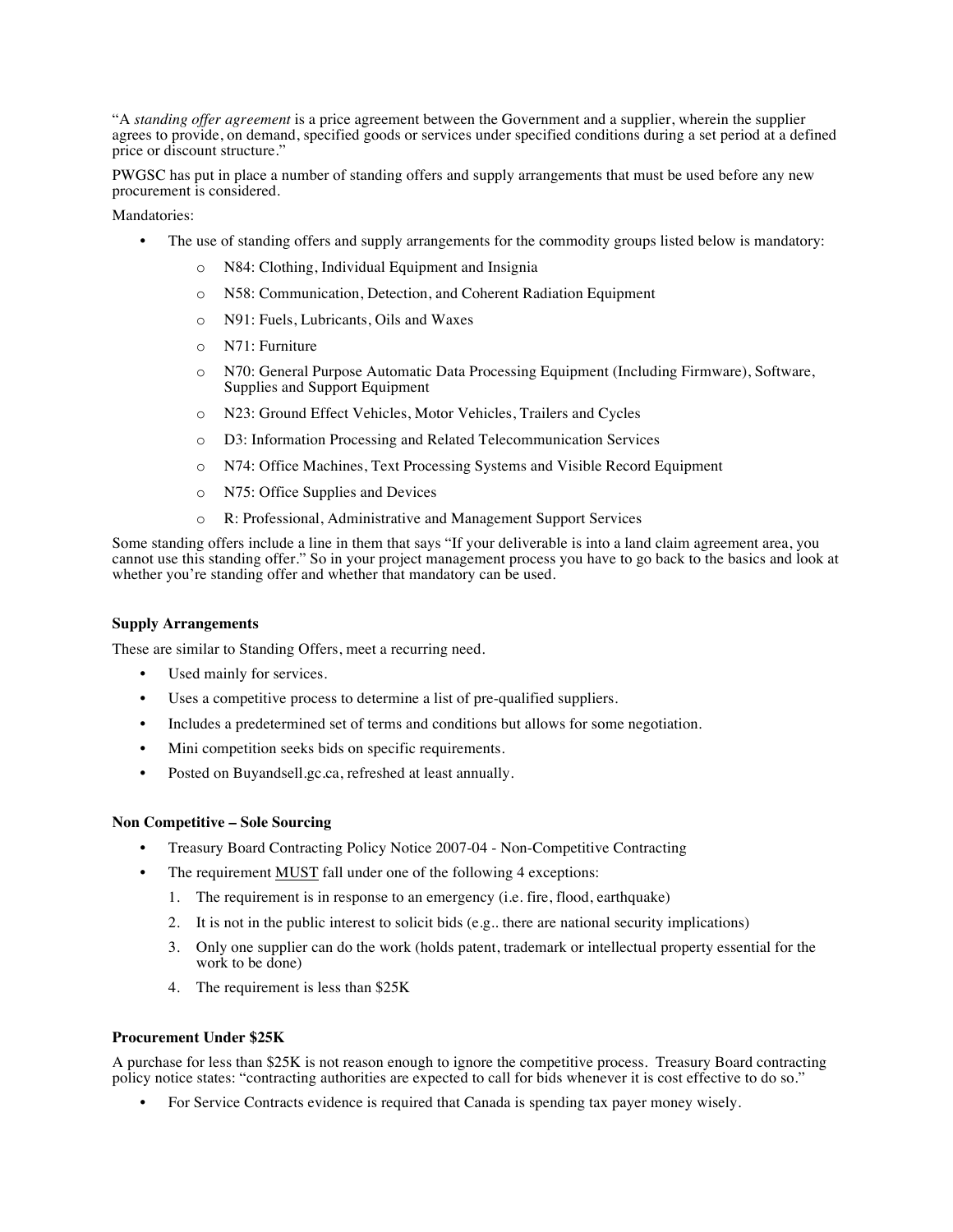- o At least two proposals for the same work from different suppliers, or
- $\circ$  Industry research showing average and/or range of fees paid for the services
- For Goods, price for comparable products need to be on file.
- Deliverables to a CLCA area.

As a point of interest, federal departments are continually trying to improve processes to work with/address the obligations within the economic measures chapters or articles. Re under \$25k, when we solicit bids in Iqaluit, and we need generators, and it's under \$25k, then we would go to the Inuit Firm List to determine if there is a company that could supply those, and we would solicit bids from those companies. So under \$25k we recommend that the contracting authority go to the Aboriginal suppliers. That's why if the Coalition does not have a business list, then how can we recommend that? I've got them listed a little later on, but I just wanted to bring out that there's a link that Canada can use to address socio-economic benefits. We know we have land claim agreement obligations. Even though they've been negotiated at different times, have different wording, and sometimes we have different interpretations of them, we know what we have to do, and it's the "how" – how do we address the obligations? We are consistently working within Canada to address that and make it a better process, so that everyone wins.

# **Role of the Treasury Board (TB)**

Treasury Board is that central agency that we all have to deal with.

- Setting government-wide procurement policy and limits on project and contract approval authorities.
- Reporting on government-wide contracting.
- Approving entry into contracts and projects above the established limits.
- Treasury Board Secretariat (TBS) supports TB in meeting these roles, is responsible for monitoring and managing compliance through the Management Accountability Framework (MAF), and leads the functional community (training and certification, policy interpretation).

# **Role of Departments and Agencies**

Each department has specific requirements.

- Departments and Agencies are responsible for:
	- o Planning & defining their specific requirements
	- o The acquisition and provision of goods and services that fall within their own delegated authority
	- o Contract administration and post-contract evaluation
	- o Ensuring their respective departments and agencies have the requisite capacities (training, certification, etc.) whether acquiring goods or services on their own authority or through PWGSC
- Departments may procure services and construction under their own authorities subject to the Treasury Board Contracting Approval Limits, and do not require a delegation from the Minister of PWGSC.

# **Role of Public Works and Government Services (PWGSC)**

- PWGSC is responsible for:
	- o The acquisition and provision of goods and services for departments
	- o Planning and organizing the provision of goods and services for departments
	- o Investigating and developing services for enhancing integrity and efficiency in the contracting process
	- o Investigating and developing services for increasing efficiency and economy of the federal public administration
- Minister of PWGSC has exclusive authority (with some exceptions for SSC) to purchase goods for departments. However, the Minister of PWGSC has delegated to other Ministers standard authority: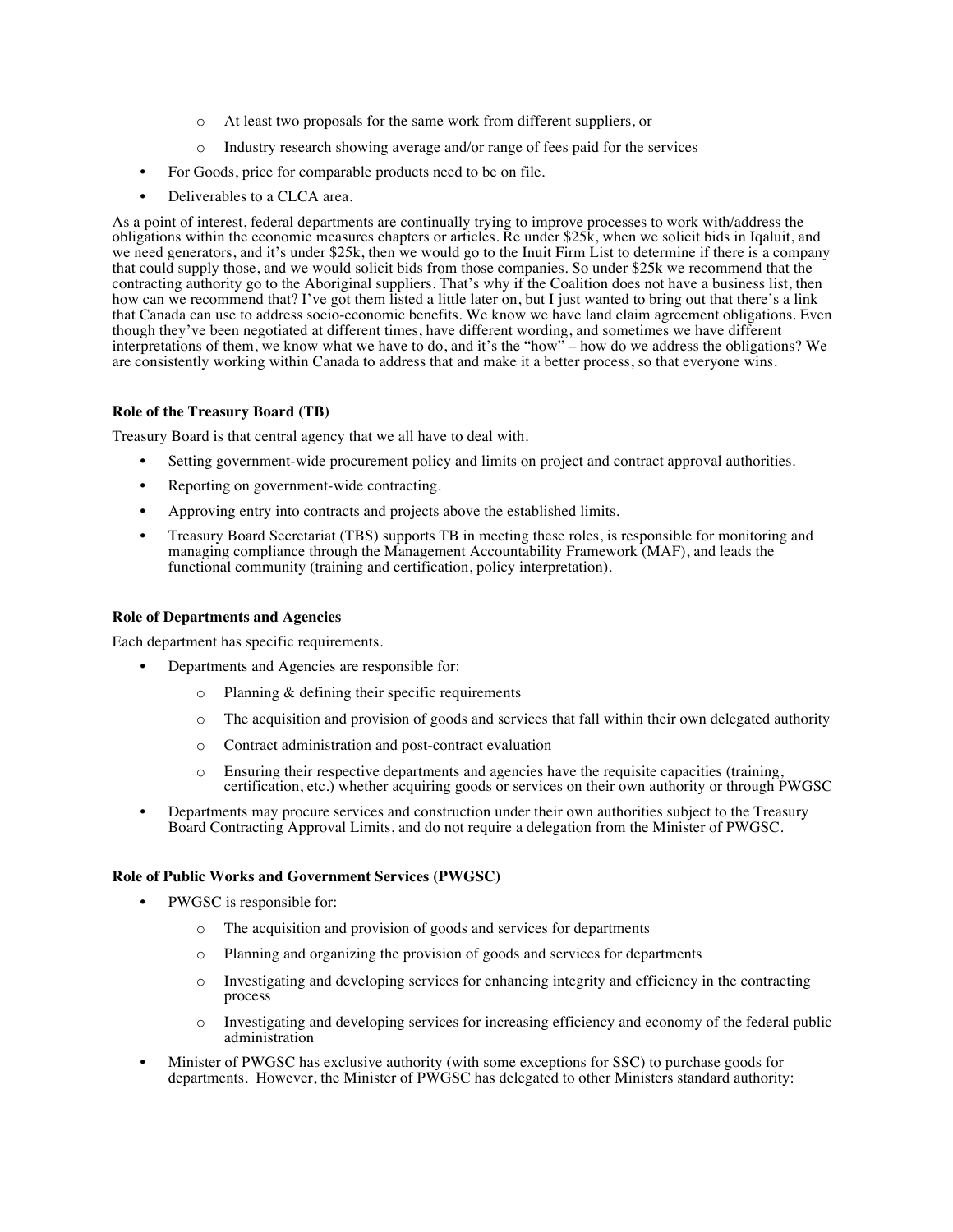- o To contract for goods up to \$25K through direct methods such as sole source/competed contracts, credit cards, purchase orders, etc.,
- o To enter into a contract for goods using a PWGSC pre-competed procurement instrument (e.g. Supply Arrangement or Standing Offer) up to the limit permitted in the instrument
- o For emergency contracting for goods in accordance with Treasury Board policy

# **Government Roles**

- PWGSC as the Contracting Authority buys:
	- o 75% of the dollar contracts (\$ volume)
	- o 25% of the number of contracts awarded (Business Volume)
- Other Government Departments (OGD) as the Contracting Authority
	- o 25% of the dollar contracts (\$ volume)
	- o 75% of the number of contracts awarded (Business Volume)

#### **Role of Aboriginal Affairs and Northern Development Canada (AANDC)**

- Negotiate Land Claim Agreements for the Government of Canada.
- Provide interpretation of and advice on Comprehensive Land Claim Agreements and their associated Implementation Plans with respect to Canada's contracting obligations through TAG/Implementation.
- **Implementation Branch has**
- Provide interpretation/advice on Procurement Strategy for Aboriginal Business (PSAB) through APBP.
- Implementation Branch delivers awareness sessions to federal government contracting authorities or project authorities. Have trained over 2,000 federal employees in the past 3.5 years. Have also doubled up with PSAB team and the office of small and medium enterprises to deliver awareness sessions together.
- Develop and provide training to client departments on contracting obligations pertaining to CLCAs and PSAB.
- Assist Aboriginal suppliers to market themselves to the federal government.
- Verify that an Aboriginal business meets the PSAB criteria and is registered in PSAB's Aboriginal Business Directory (ABD).
- Point of contact to request pre/post award audits of contracts awarded to Aboriginal suppliers under the PSAB.

#### **CLCAs and Procurement**

• Nineteen CLCAs have economic measures that affect your procurement. Each CLCA is unique and different.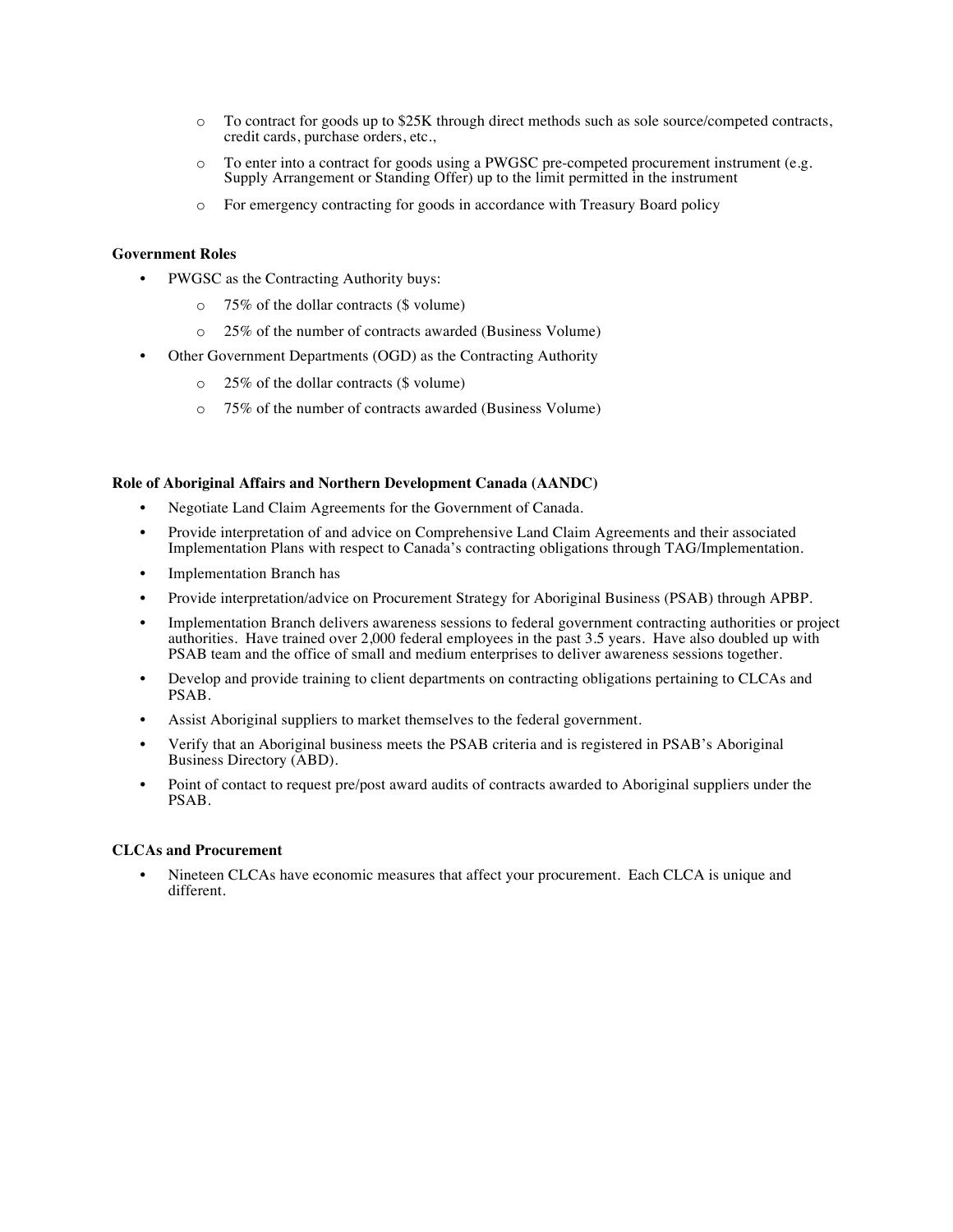| <b>Cities</b>        | <b>CLCA</b>                             |
|----------------------|-----------------------------------------|
| <b>Whitehorse</b>    | Ta'an Kwach'an and Kwanlin<br>Dun       |
| Yellowknife          | <b>Tlicho</b>                           |
| <b>Inuvik</b>        | <b>Inuvialuit and Gwitch'in</b>         |
| <b>Igaluit</b>       | <b>Nunavut</b>                          |
| Chibougamau          | <b>James Bay and Northern</b><br>Quebec |
| <b>Rocky Harbour</b> | <b>Labrador Inuit</b>                   |

# **Applicability of CLCAs**

# *PWGSC Supply Manual Reference 9.35*:

It is the final delivery point(s) (location of delivery) of the goods and/or construction, or the services performed that is the determining factor as to whether the contracting obligations of one  $(1)$  or more CLCA(s) apply.

If we're delivering snowmobiles to Iqaluit, the NLCA applies. If there is construction in the Inuvialuit Region, then the Inuvialuit Land Claim Agreement applies. If it's a service contract and the requirement is for the contractor to provide a report to Ottawa and in the statement of work it states that the contractor will work with data from the Department. In other words, there is no interaction with the land claim agreement, then land claim agreements don't apply. However, if it's a service requirement, and the report is due back in Ottawa, but the successful bidder/contractor has to go to a land claim agreement area and do some work (Environment Canada, DFO: fish tagging, bird tagging; NRCan: bear monitoring). The question is: "We know we have obligations, but how do we generate socio-economic benefits for the Aboriginal business community through the contracting process? So there may be a requirement for bear patrol, translation, food provision. Contract officers are taught to work with Canada's contracting process, but with land claim agreements we need to think outside the box. The how is the tough part.

# **Contracting Challenges**

- Depend on:
	- o Type of procurement
	- o Type of contract (standing offer, etc)
	- o Location(s) of delivery (more than one land claim agreement area? Must know obligations)
	- o Timing: always an issue. Contracting environment has more work to do when involved with a land claim agreement
	- o Obligation ambiguity: agreement wording is sometimes open to interpretation
- **Complexity** 
	- o Canada's Contracting Process is complex
	- o CLCAs add another layer of complexity

# **Procurement Planning**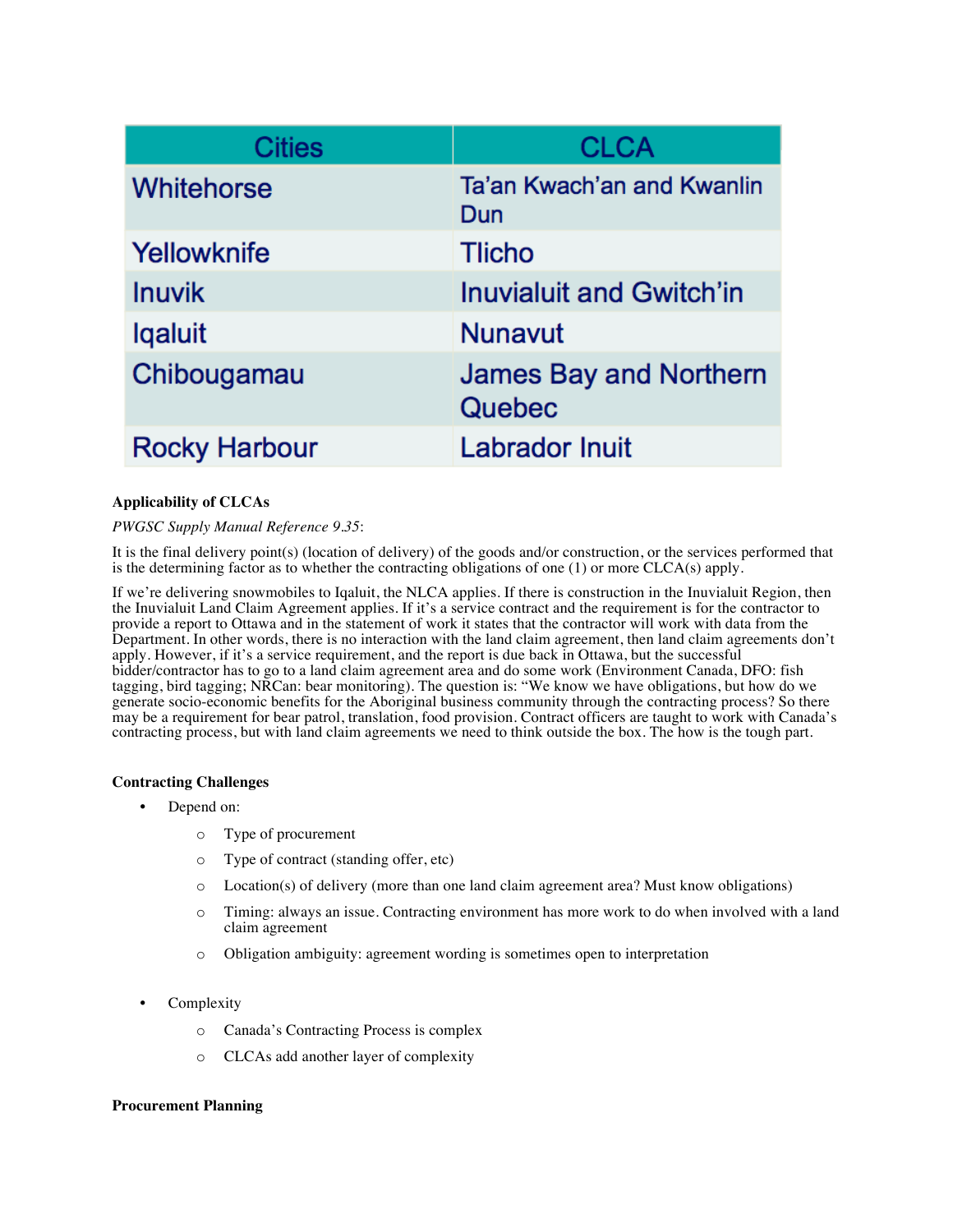- Many CLCA share similar language but it is important to understand the obligations of the individual CLCA where the goods, services or construction are to be delivered.
- You should consider when feasible how can this procurement create socio-economic benefits for the aboriginal business community?
- Time management is always an issue

# **Engagement**

- To adequately engage with affected signatory groups, we suggest you contact the appropriate CLCA claimant group, either by:
	- o Telephone
	- o Fax
	- o E-mail
	- o Town halls/Industry Days

Remember, you can also discuss with your Policy Directorate or AANDC's Implementation Branch.

# **GWSC Supply Manual Chapter 9.35 – Comprehensive Land Claims Agreements**

This is written in a clear and precise manner.

• https://buyandsell.gc.ca/policy-and-guidelines/supply-manual/section/9

# **Comprehensive Land Claim Agreements**

- Nunavut LCA Article 24
- NWT
	- o Inuvialuit Final Agreement
		- $\implies$  16.2 (a)(b)
		- $\approx 16(4)$
		- $\implies$  16.8 (b)(c)
		- **Example 1997-8 Section 2**
	- o Gwich'in Comprehensive Land Claim Agreement Chapter 10.1.4
	- o Sahtu Dene and Metis Final Agreement Chapter 7.1
	- o Tlicho Agreement Chapter 26.3.1
- JBNQA
	- o Cree Chapter 28
	- o Inuit Annex A Implementation Plan with Makivik
	- o Nunavik Inuit LCA
- Labrador Inuit  $LCA 7.10$  Contracting
- Yukon Chapter 22 $(+)$

# **Bid Invitation**

- 24.7.1 The DIO shall prepare and maintain a comprehensive list of Inuit firms, together with information on the goods and services which they would be in a position to furnish in relation to government contracts. This list shall be considered by the Government of Canada in meeting their obligations under this Article.
- List of registered Inuit Firm: www.inuitfirm.tunngavik.com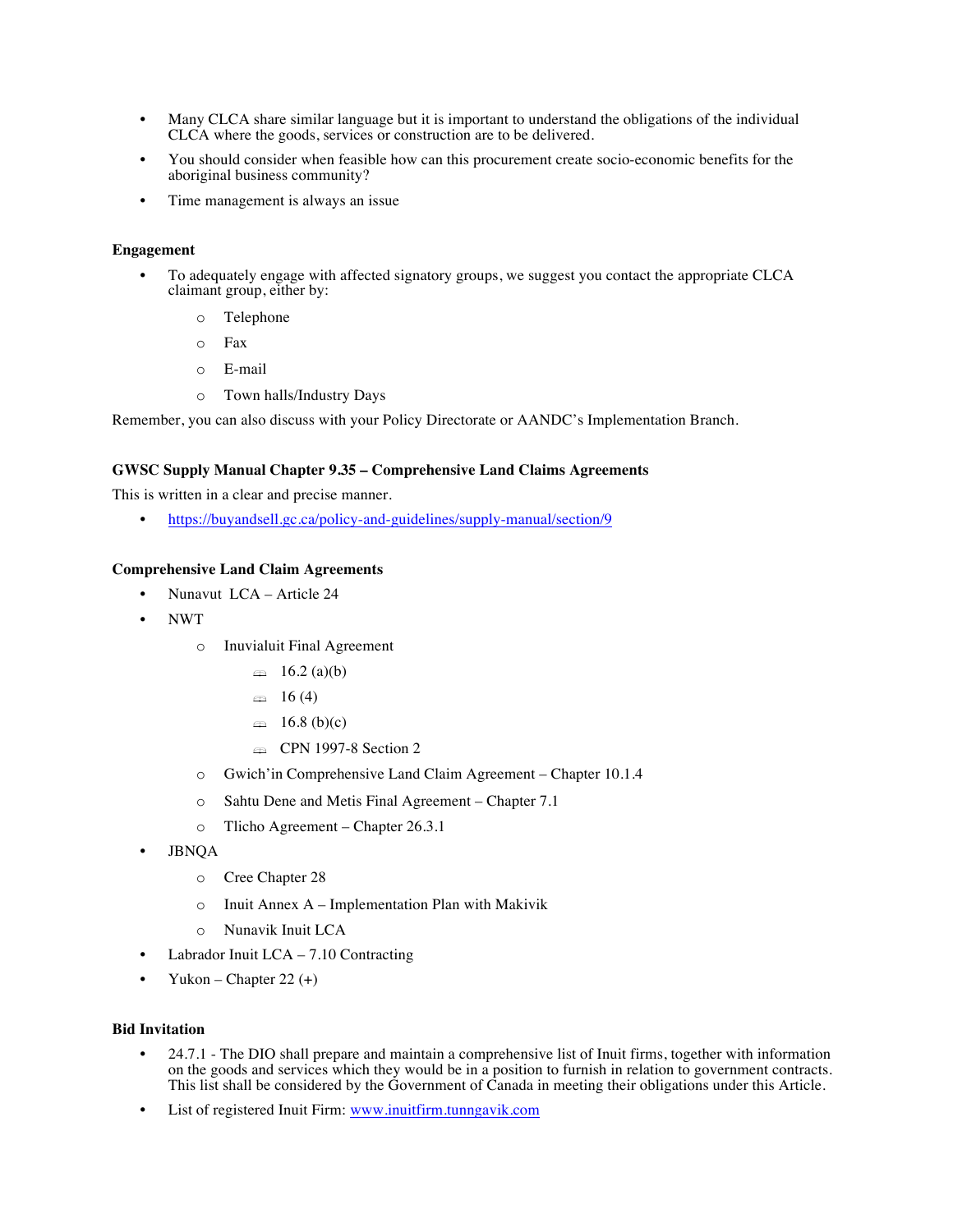# **Notification of Procurement**

## *Supply Manual 9.35.35:*

The most common obligation is the notification of the procurement that must be issued to the appropriate claimant group(s). For the procurement of goods, services and/or construction destined for locations covered by land claim agreements, a copy of a notice describing the procurement, e.g. the Notice of Proposed Procurement (NPP) or Advance Contract Award Notice (ACAN), must be faxed to all land claimant groups listed in Annex 9.2 for each of the applicable agreements, on the date of posting on the Government Electronic Tendering Service (GETS).

### **Notification of Procurement**

- For procurements not posted on GETS, the contracting officer should send to the applicable land claimant groups a notice about the procurement, containing the same information that an NPP or ACAN would have contained. In such cases, contracting officers should allow the land claimant groups at least 15 calendar days to submit any enquiries before awarding a contract, although the CLCAs do not specify any waiting period.
- *For list of claimant groups please refer to Annex B of 9.35.35*

### **Business Lists**

- Nunavut Tunngavik Inc.: http://inuitfirm.tunngavik.com/
- Gwich'in: http://biz.gwichintribalcouncil.com/find-registered-businesses/
- Inuvialuit: http://www.irc.inuvialuit.com/corporate/ibl/
- Sahtu: http://driveit.clickspace.com/ir/clients/sahtu/pdf/businessdevelopment/category\_order.pdf
- Tlicho: http://www.tlicho.ca/node/191
- JBNQA: http://www.gcc.ca/links/links.php#busi
- Nunavik: http://www.krg.ca/images/stories/docs/2012Business\_Directory\_updated.pdf
- LILCA: http://www.nunatsiavut.com/index.php/education-and-economic-development/inuit-businessdirectory
- Yukon:
	- o Champagne & Aishihik: http://www.cafn.ca/busdev.html
	- o Carcross/Tagish: Under Development
	- o Kwanlin Dun: http://www.kwanlindun.com/kdfn\_business\_listings/
	- o Kluane: http://www.kfn.ca/index.php/business
	- o Little Salmon/Carmacks: Under Development
	- o Nacho Nyak Dun: Under Development: http://nndfn.com/images/uploads/pdfs/NND\_Business\_Registry\_Form\_2012\_copy\_2.pdf
	- o Selkirk: Under Development
	- o Tr'ondek Hwech'in: Under Development
	- o Ta'an Kwach'an: Under Development
	- o Teslin Tlingit: http://www.teslin.ca/businesses/business.html
	- o Vuntut Gwitchin: Under Development

## **C5 Expert**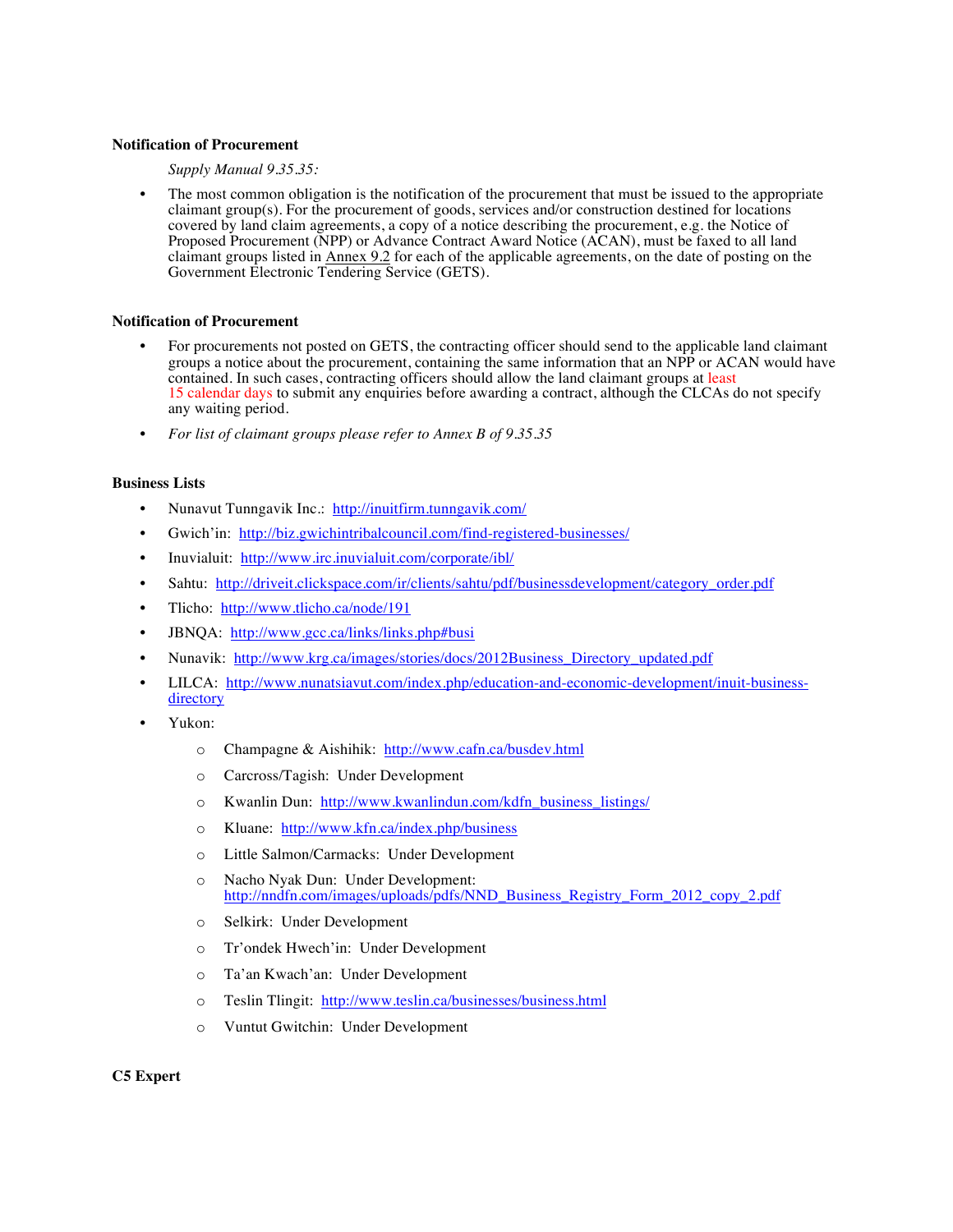An application that AANDC uses. If you as a federal department send me a statement of work, I'll give you a report that defines what your obligations are. It's a discussion point between the person who provides advice and the contracting authority.



# **Contracting Policy Notice 2008-4**

- CPN 2008-4 was developed to clarify monitoring and reporting obligations in implementing federal contracting in CLCAs.
- 5.1.4.3 The deputy head of INAC must prepare and disclose, on a public Government of Canada website, a quarterly report on contracts for each area covered by a CLCA within 90 calendar days after the end of the quarter. Each report must include the information described in sections 5.1.4.1 and 5.1.4.2 from each department and agency.
- Link to CLCA.net quarterly reports:
	- <sup>o</sup> http://pse5-esd5.ainc- inac.gc.ca/clcaonline/clca\_public/Reports/SearchCLCAQuarterlyReport.aspx?lang=eng

# Data Elements

- 1. The name of the applicable CLCA(s) where the services or goods were delivered
- 2. The postal code(s) for the locations benefiting from the services delivered, or where the goods are installed and put to use
- 3. The name of the contractor
- 4. Classification of the Contractor as either:
	- o A beneficiary of a Land Claims Agreement or an entity owned by the beneficiaries of the [Insert name of the appropriate CLCA], or
	- $\circ$  Not a beneficiary or entity owned by beneficiaries of the CLCA(s). The transaction number(s) in the departmental financial system (for example, the requisition number, commitment number or contract number)
- 5. The Contract Award date